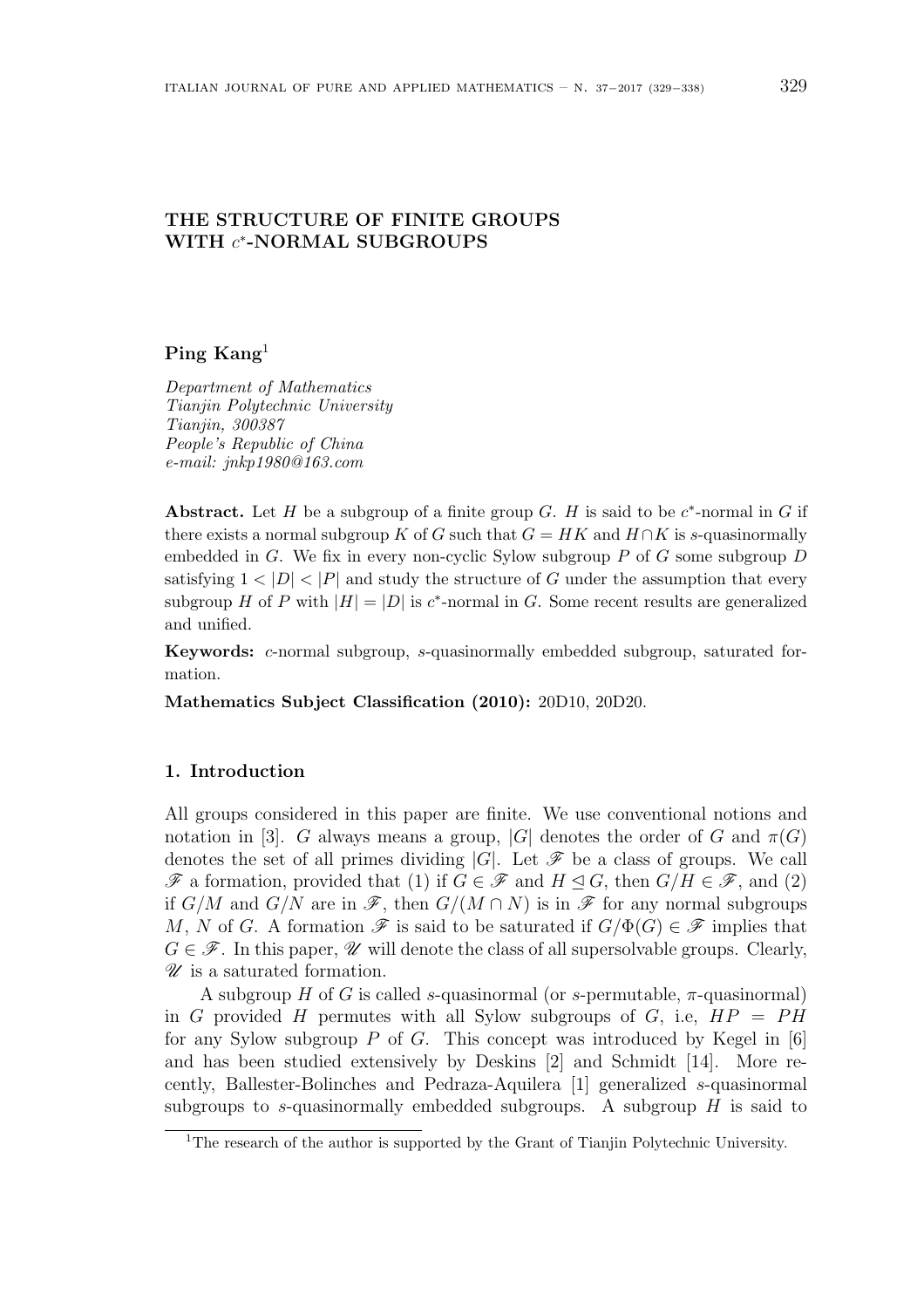be an *s*-quasinormally embedded in *G* if for each prime *p* dividing the order of *H*, a Sylow *p*-subgroup of *H* is also a Sylow *p*-subgroup of some *s*-quasinormal subgroup of *G*. Clearly, every *s*-quasinormal subgroup of *G* is an *s*-quasinormally embedded subgroup of *G*, but the converse does not hold. The authors of [18] obtained many interesting results. For example, they prove:

**Theorem 1.1** *Let p be the smallest prime dividing the order of a group G and P a Sylow p-subgroup of G. Then G is p-nilpotent if and only if there is a subgroup* D such that  $1 < |D| < |P|$  and every subgroup H of P with order  $|H| = |D|$  or *with order*  $2|D|$  (*if*  $P$  *is a nonabelian* 2*-group and*  $|P:D| > 2$ ) *is s-quasinormally embedded in G.*

As another generalization of the normality, Wang [15] introduced the following concept: A subgroup *H* of *G* is called *c*-normal in *G* if there is a normal subgroup *K* such that  $G = HK$  and  $H \cap K \leq H_G$ , where  $H_G$  is the normal core of *H* in *G*. Many authors consider some subgroups of a Sylow subgroup of a group when investigating the structure of  $G$ , such as in  $[5]$ ,  $[7]$ - $[8]$ ,  $[17]$ , etc. In  $[5]$ , Jaraden and Skiba provide the following result.

**Theorem 1.2** *Let F be a saturated formation containing U , the class of all supersolvable groups and G a group with E as a normal subgroup of G such that*  $G/E \in \mathscr{F}$ . Suppose that every non-cyclic Sylow subgroup P of  $F^*(E)$  has a *subgroup D such* that  $1 < |D| < |P|$  *and every subgroup H of P with order*  $|H| = |D|$  *or with order*  $2|D|$  (*if P is a nonabelian* 2*-group and*  $|P : D| > 2$ ) *is c*-normal in  $G$ , where  $F^*(E)$  *is the generalized Fitting subgroup of*  $E$ *. Then*  $G \in \mathscr{F}$ *.* 

There are examples to show *s*-quasinormally embedded and *c*-normal are two different properties of subgroups in [16]. There is no inclusion-relationship between the two concepts. Hence it is meaningful to unify and generalize the two concepts and related results.

In [16], the authors introduce a new subgroup embedding property called *c ∗* -normal which is a generalization of both *c*-normality and *s*-quasinormal embedding.

**Definition 1.1** A subgroup *H* of a group *G* is called  $c^*$ -normal in *G* if there exists a normal subgroup *K* of *G* such that  $G = HK$  and  $H \cap K$  is *s*-quasinormally embedded in *G*.

It is clear from Definition 1.1 that each of *c*-normality and *s*-quasinormal embedding implies weakly  $c^*$ -normal. But the converses do not hold.

The aim of this article is to unify and improve above Theorems using  $c^*$ normal subgroups. The following result can unify and generalize some related ones including the above two theorems.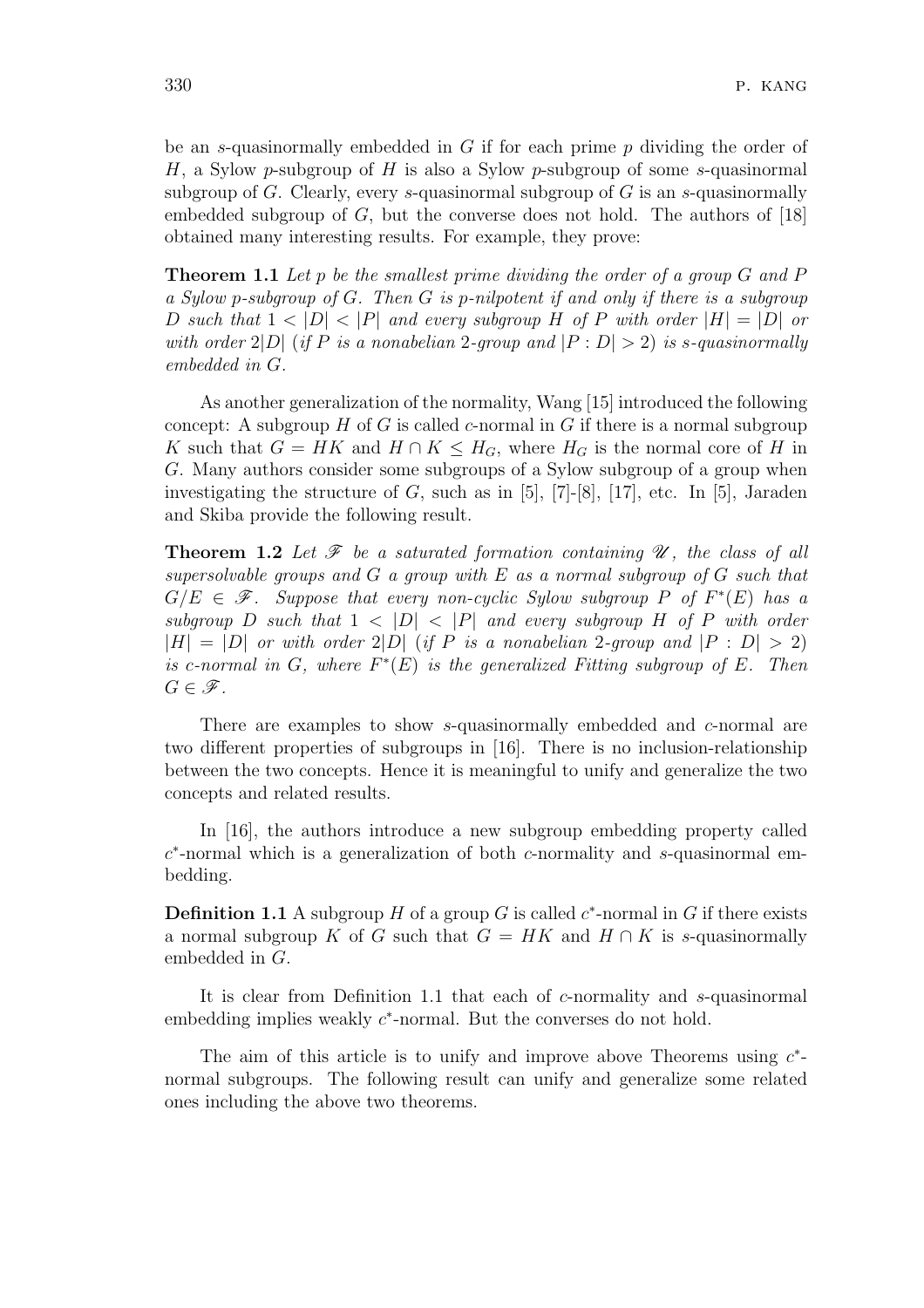**Theorem 1.3** (i.e., Theorem 3.4) Let  $\mathcal{F}$  be a saturated formation containing  $\mathcal{U}$ , *the class of all supersolvable groups and G a group with E as a normal subgroup of G* such that  $G/E \in \mathcal{F}$ *. Suppose that every non-cyclic Sylow subgroup P of*  $F^*(E)$  *has a subgroup D such that*  $1 < |D| < |P|$  *and every subgroup H of P with order*  $|H| = |D|$  *or with order*  $2|D|$  (*if P is a nonabelian* 2*-group and*  $|P : D| > 2$ ) *is*  $c^*$ -normal in  $G$ , where  $F^*(E)$  is the generalized Fitting subgroup of  $E$ . Then  $G \in \mathscr{F}$ *.* 

#### **2. Basic definitions and preliminary results**

In this section, we collect some known results that are useful later.

**Lemma 2.1.** ([16]) Let  $H$  be a subgroup of a group  $G$ .

- (i) If *H* is  $c^*$ -normal in  $G$  and  $H \leq M \leq G$ , then  $H$  is  $c^*$ -normal in  $M$ ;
- (ii) Let  $N \triangleleft G$  and  $N \leq H$ . Then  $H$  is  $c^*$ -normal in  $G$  if and only if  $H/N$  is *c ∗ -normal in G/N;*
- (iii) Let p be a set of primes, H a p-subgroup of G and N a normal  $\pi'$ -subgroup *of*  $G$ *. If*  $H$  *is*  $c^*$ -normal in  $G$ *,* then  $HN/N$  *is*  $c^*$ -normal in  $G/N$ *.*

By Corollary 3.2 in [16], we have the following result.

**Lemma 2.2.** ([16]) *Let p be the smallest prime dividing the order of a group G and P be a Sylow p-subgroup of G. If all maximal subgroups of P are c ∗ -normal in G. Then G is p-nilpotent.*

**Lemma 2.3.** *Suppose that H is a p-subgroup for some prime p and H is not s-quasinormally embedded in G. Assume that H is c ∗ -normal in G. Then G has a normal subgroup M such that*  $|G : M| = p$  *and*  $G = HM$ *.* 

**Proof.** By the hypothesis, *G* has a normal subgroup *T* such that *HT* = *G* and  $T \cap H \leq H$ . Hence *G* has a proper normal subgroup *K* such that  $T \leq K$ . Since  $G/K$  is a *p*-group, *G* has a normal maximal subgroup *M* such that  $HM = G$  and  $|G : M| = p$ .

**Lemma 2.4.**([9]) *Let H be a nilpotent subgroup of a group G. Then the following statements are equivalent:*

- (i)  $H$  *is s-quasinormal in G*;
- (ii)  $H \leq F(G)$  *and*  $H$  *is s-quasinormally embedded in G.*

**Lemma 2.5.** *Suppose that*  $H \leq O_p(G)$  *and that*  $H$  *is c*<sup>\*</sup>-normal *in*  $G$ *. Then*  $H$ *is weakly s-permutable in G.*

**Proof.** By the hypothesis, *G* has a normal subgroup *B* such that *HB* = *G* and *H* ∩ *B* is *s*-quasinormally embedded in *G*. Note that  $H \cap B \leq H \leq O_p(G)$ , then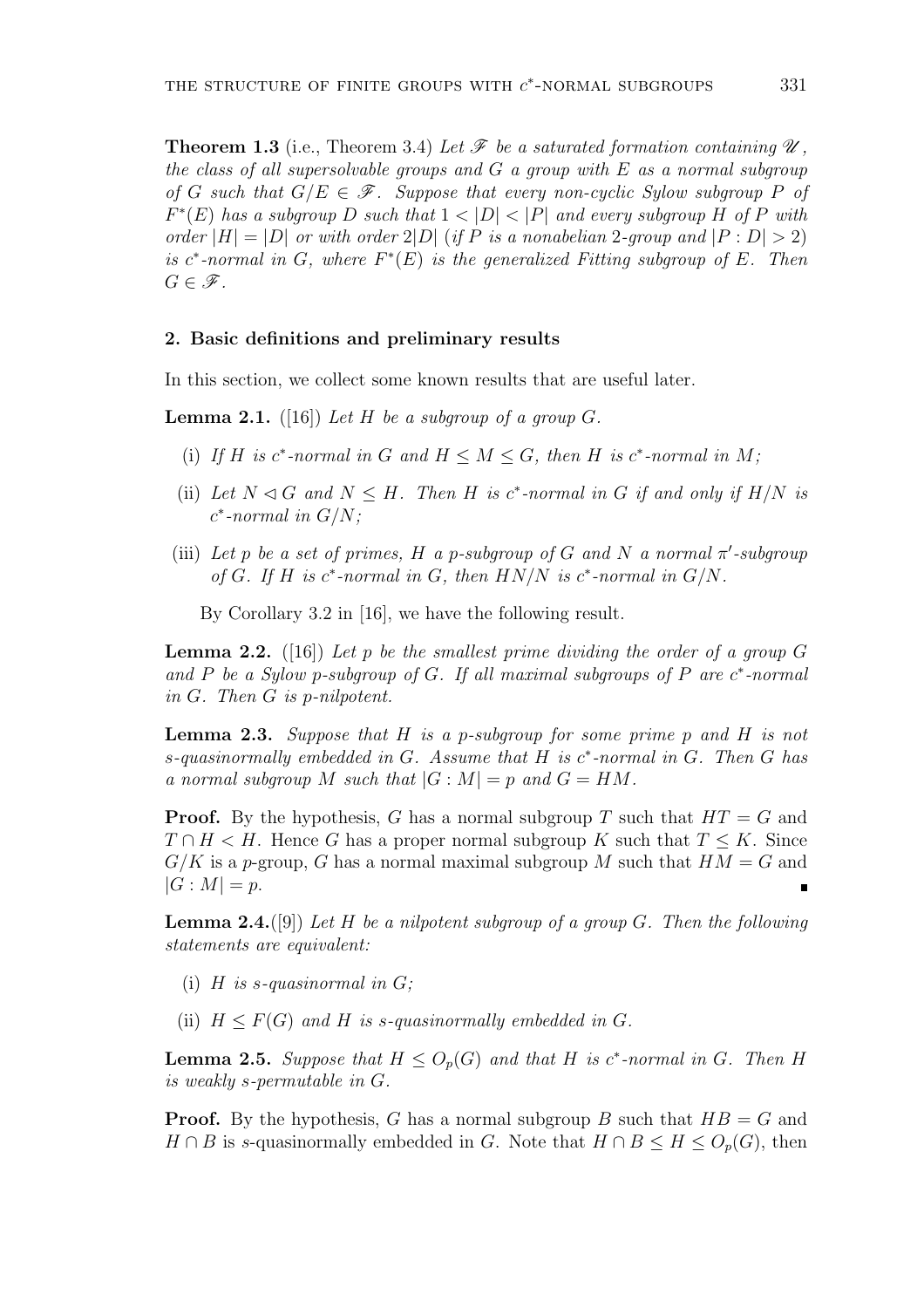by Lemma 2.4 *H* ∩ *B* is *s*-quasinormal in *G*, and thus *H* ∩ *B*  $\leq$  *H*<sub>*sG*</sub>. Hence *H* is weakly *s*-permutable in *G*.

By Lemma 2.11 of [13] and Lemma 2.5, we have the following.

**Lemma 2.6.** *Let N be an elementary abelian normal p-subgroup of a group G. If there exists a subgroup D in N such that*  $1 < |D| < |N|$  *and every subgroup H of*  $N$  *with*  $|H| = |D|$  *is c*<sup>\*</sup>-normal in *G*, then there exists a maximal subgroup  $M$ *of N such that M is normal in G.*

By Lemma 2.12 of [13] and Lemma 2.5, we have the following.

**Lemma 2.7.** *Let F be a saturated formation containing all nilpotent groups and* let *G* be a group with solvable  $\mathscr{F}$ -residual  $P = G^{\mathscr{F}}$ . Suppose that every maximal *subgroup of G not containing P belongs to*  $\mathscr{F}$ *. Then P is a p-group for some prime p. In addition, if every cyclic subgroup of P with prime order or order* 4  $(i f p = 2 \text{ and } P \text{ is non-abelian}$  not having a supersolvable supplement in G is  $c^*$ -normal in *G*, then  $|P/\Phi(P)| = p$ .

The generalized Fitting subgroup  $F^*(G)$  of *G* is the unique maximal normal quasinilpotent subgroup of *G*. Its definition and important properties can be found in [4, X, 13]. We would like to give the following basic facts we will use in our proof.

**Lemma 2.8.** ([4, X, 13]) *Let*  $G$  *be a group and*  $M$  *a subgroup of*  $G$ *.* 

- (i) If *M* is normal in *G*, then  $F^*(M) \leq F^*(G)$ ;
- (ii)  $F^*(G) \neq 1$  if  $G \neq 1$ ; in fact,  $F^*(G)/F(G) = Soc(F(G)C_G(F(G))/F(G))$ ;
- (iii)  $F^*(F^*(G)) = F^*(G) \ge F(G)$ ; if  $F^*(G)$  is solvable, then  $F^*(G) = F(G)$ .

**Lemma 2.9.** ([13]) Let  $\mathcal F$  be a saturated formation containing  $\mathcal U$ , the class of *all supersolvable groups and G a group with E as a normal subgroup of G such that*  $G/E \in \mathscr{F}$ *. Suppose that every non-cyclic Sylow subgroup P of*  $F^*(E)$  *has a* subgroup *D* such that  $1 < |D| < |P|$  and every subgroup *H* of *P* with order  $|H| = |D|$  *or with order* 2 $|D|$  (*if P is a nonabelian* 2*-group and*  $|P : D| > 2$ ) *is weakly s*-permutable in *G*, where  $F^*(E)$  *is the generalized Fitting subgroup of*  $E$ *. Then*  $G \in \mathscr{F}$ *.* 

#### **3. Main results**

In this section, we will prove our main results.

**Theorem 3.1** *Let p be the smallest prime dividing the order of a group G and P be a Sylow p-subgroup of <i>G*. If *P* has a subgroup *D* such that  $1 < |D| < |P|$ *and every subgroup H* of *P* with order  $|H| = |D|$  or with order  $2|D|$  (if *P* is a *nonabelian* 2*-group and*  $|P : D| > 2$  *is c*<sup>\*</sup>*-normal in G. Then G is p-nilpotent.*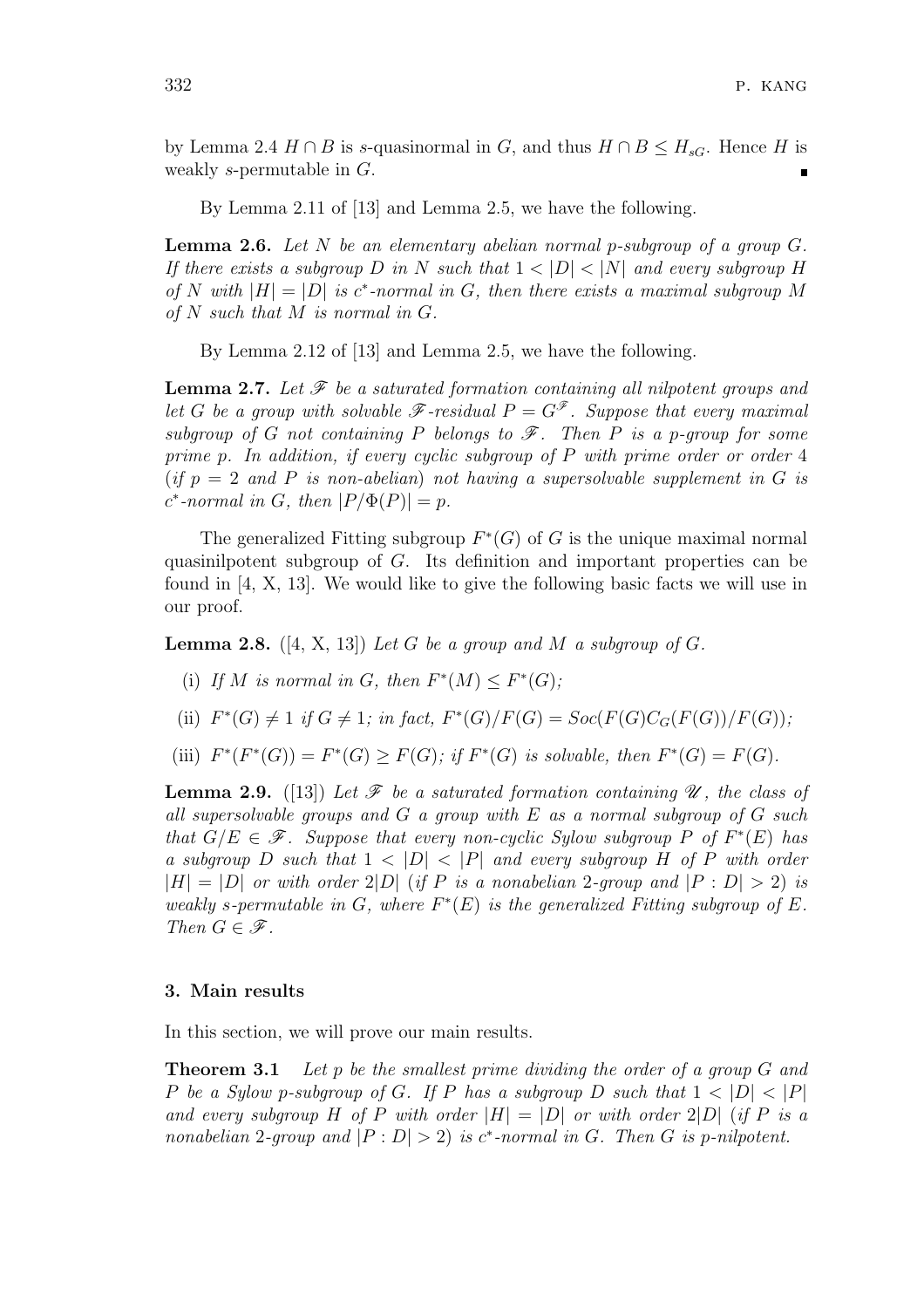**Proof.** Suppose that the theorem is false and let *G* be a counterexample of minimal order. We will derive a contradiction in several steps.

**Step 1.**  $O_{p'}(G) = 1$ .

If  $O_{p'}(G) \neq 1$ , then by Lemma 2.1,  $G/O_{p'}(G)$  satisfies the hypotheses of the theorem. Thus  $G/O_{p'}(G)$  is *p*-nilpotent by the choice of *G*. Then *G* is *p*-nilpotent, a contradiction.

**Step 2.**  $|D| > p$ .

Suppose that  $|D| = p$ . Then by Lemma 2.1, *G* is a minimal non-*p*-nilpotent group, so  $G = [P]Q$ , where  $P \in \mathrm{Syl}_p(G)$  and  $Q \in \mathrm{Syl}_q(G)$ ,  $p \neq q$ . Set  $\Phi = \Phi(P)$ and let  $X/\Phi$  be subgroup of  $P/\Phi$  of order  $p, x \in X\setminus \Phi$  and  $L = \langle x \rangle$ . Then L is order *p* or 4. *L* is *c*<sup>\*</sup>-normal in *G*. Lemma 2.7 implies that  $|P/\Phi| = p$ , it follows that *G* is *p*-nilpotent, a contradiction.

**Step 3.**  $|P : D| > p$ .

By Lemma 2.3.

**Step 4.** If  $N \leq P$  and  $N$  is minimal normal in  $G$ , then  $|N| \leq |D|$ .

Suppose that  $|N| > |D|$ . Since  $N \leq O_p(G)$ , *N* is elementary abelian. By Lemma 2.6, *N* has a maximal subgroup which is normal in *G*, contrary to the minimality of *N*.

**Step 5.** Suppose that  $N \leq P$  and *N* is minimal normal in *G*. Then  $G/N$  is *p*-nilpotent.

If  $|N| < |D|$ ,  $G/N$  satisfies the hypotheses of the theorem by Lemma 2.1. Thus *G/N* is *p*-nilpotent by the minimal choice of *G*. So we may suppose that  $|N| = |D|$  by Step 4. Let  $N \leq K \leq P$  such that  $|K/N| = p$ . By Step 2, N is non-cyclic, so *K* is also non-cyclic, it follows that *K* has a maximal subgroup  $L \neq N$  and  $K = LN$ . So *L* is *c*<sup>\*</sup>-normal in *G* (note that  $|L| = |D|$ ), it follows that  $K/N = LN/N$  is  $c^*$ -normal in  $G/N$ . If  $P/N$  is abelian, then  $G/N$  satisfies hypothesis. Next suppose that that  $P/N$  is a non-abelian 2-group. So every subgroup of *P* of order  $2|D|$  is  $c^*$ -normal in *G*. In this case one can show as above that every subgroup *X* of *P* containing *N* and such that  $|X : N| = 4$  is *c*<sup>\*</sup>-normal in *G*. Therefore  $G/N$  also satisfies the hypothesis. By the minimal choice of  $G$ , *G/N* is *p*-nilpotent.

**Step 6.**  $O_p(G) = 1$ .

Suppose that  $O_p(G) \neq 1$ . Take a minimal normal subgroup *N* of *G* contained in  $O_p(G)$ . By Step 5,  $G/N$  is *p*-nilpotent. It is easy to see that N is the unique minimal normal subgroup of *G* contained in  $O_p(G)$ . Furthermore,  $O_p(G) \cap \Phi(G) = 1$ . Hence  $O_p(G)$  is an elementary abelian *p*-group. On the other hand, *G* has a maximal subgroup *M* such that  $G = MN$  and  $M \cap N = 1$ . It is easy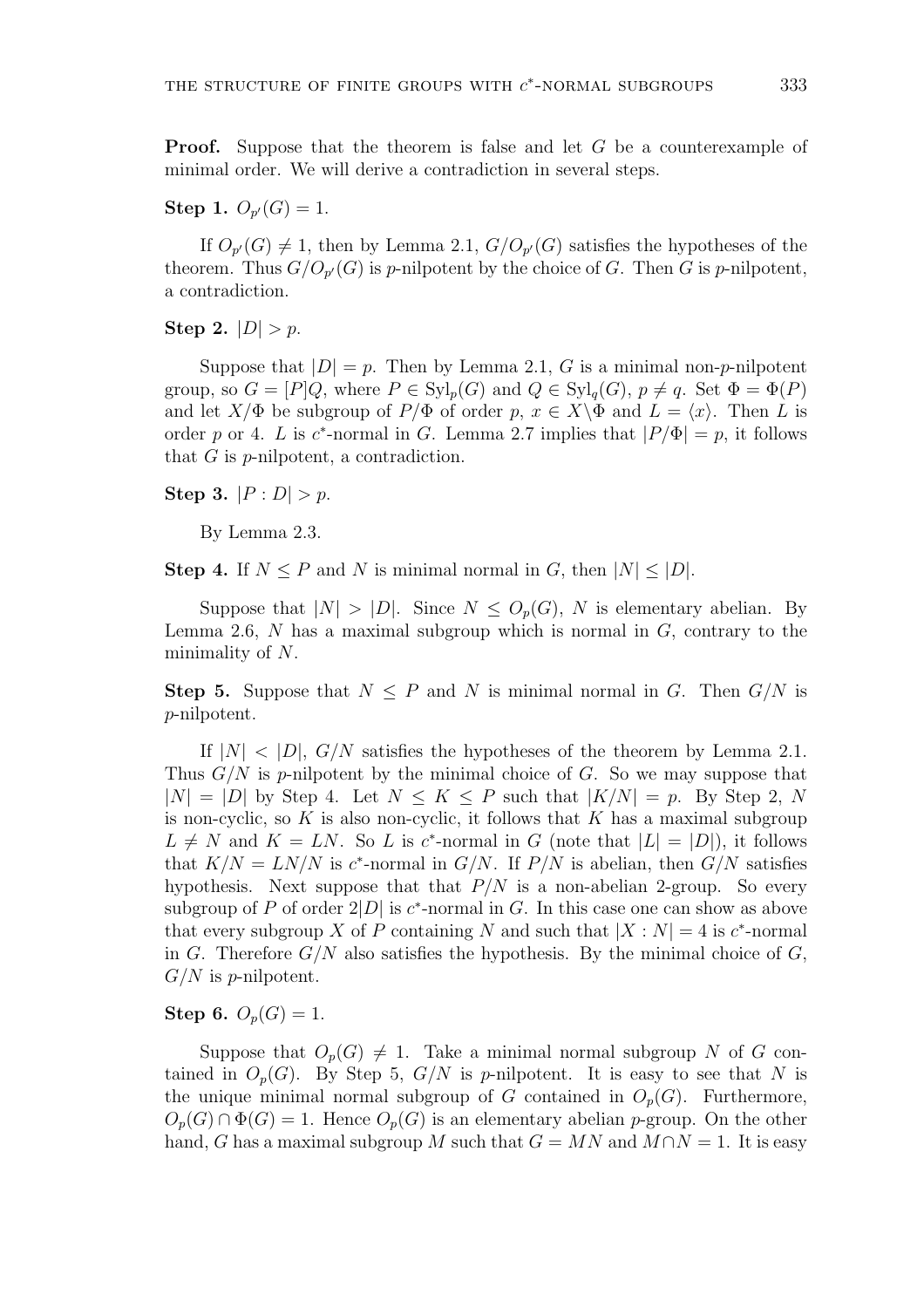to deduce that  $O_p(G) \cap M = 1$ ,  $N = O_p(G)$  and  $M \cong G/N$  is *p*-nilpotent. Then *G* can be written as  $G = N(M \cap P)M_{p'}$ , where  $M_{p'}$  is the normal *p*-complement of *M*. Pick a maximal subgroup *S* of  $M_p = P \cap M$ . Then  $NSM_{p'}$  is a subgroup of *G* with index *p*. Since *p* is the minimal prime in  $\pi(G)$ , we know that  $NSM_{p'}$ is normal in *G*. Now by Step 3 and the induction, we have  $NSM_{p'}$  is *p*-nilpotent. Therefore, *G* is *p*-nilpotent, a contradiction. Thus  $O_p(G) = 1$ .

**Step 7.** The minimal normal subgroup *L* of *G* is not *p*-nilpotent.

If *L* is *p*-nilpotent, then it follows from the fact that  $L_{p'}$  char  $L \leq G$  that  $L_{p'} \leq O_{p'}(G) = 1$ . Thus *L* is a *p*-group. Whence  $L \leq O_p(G) = 1$  by Step 6, a contradiction.

**Step 8.** *G* is a non-abelian simple group.

Suppose that *G* is not a simple group. Take a minimal normal subgroup *L* of *G*. Then  $L < G$ . If  $|L|_p > |D|$ , then *L* is *p*-nilpotent by the minimal choice of G, contrary to Step 7. If  $|L|_p \leq |D|$ . Take  $P_* \geq L \cap P$  such that  $|P_*| = p|D|$ . Hence  $P_*$  is a Sylow *p*-subgroup of  $P_*L$ . Since every maximal subgroup of  $P_*$  is of order  $|D|$ , every maximal subgroup of  $P_*$  is weakly  $c^*$ -normal in  $G$  by hypotheses, thus in  $P_*L$  by Lemma 2.1. Now applying Lemma 2.2, we get  $P_*L$  is *p*-nilpotent. Therefore, *L* is *p*-nilpotent, contrary to Step 7.

**Step 9.** All subgroups of *P* of order *|D|* and 2*|D|* (if *P* is a non-abelian 2-group and  $|P: D| > 2$  are *s*-quasinormally embedded in *G*.

Let  $H \leq P$  and  $|H| = |D|$  or  $2|D|$ . If *H* is not *s*-quasinormally embedded in *G*, by Lemma 2.3, there is a normal subgroup *M* of *G* such that  $|G : M| = p$ . By Step 3, *M* is *p*-nilpotent, it follows that *G* is *p*-nilpotent, a contradiction.

**Step 10.** The final contradiction.

By Theorem 1.1, *G* is *p*-nilpotent, a contradiction. The contradiction completes the proof.

The following corollary is immediate from Theorem 3.1.

**Corollary 3.2** *Suppose that G is a group. If every non-cyclic Sylow subgroup of G* has a subgroup *D* such that  $1 < |D| < |P|$  and every subgroup *H* of *P* with *order*  $|H| = |D|$  *or with order*  $2|D|$  (*if P is a nonabelian* 2*-group and*  $|P : D| > 2$ ) *is c ∗ -normal in G, then G has a Sylow tower of supersolvable type.*

**Theorem 3.3** Let  $\mathcal F$  be a saturated formation containing  $\mathcal U$ , the class of all *supersolvable groups and G a group with E as a normal subgroup of G such that*  $G/E \in \mathscr{F}$ . Suppose that every non-cyclic Sylow subgroup of E has a subgroup D such that  $1 < |D| < |P|$  and every subgroup H of P with order  $|H| = |D|$  or *with order*  $2|D|$  (*if*  $P$  *is a nonabelian*  $2$ -group and  $|P : D| > 2$ ) *is*  $c^*$ -normal in  $G$ *. Then*  $G \in \mathscr{F}$ *.*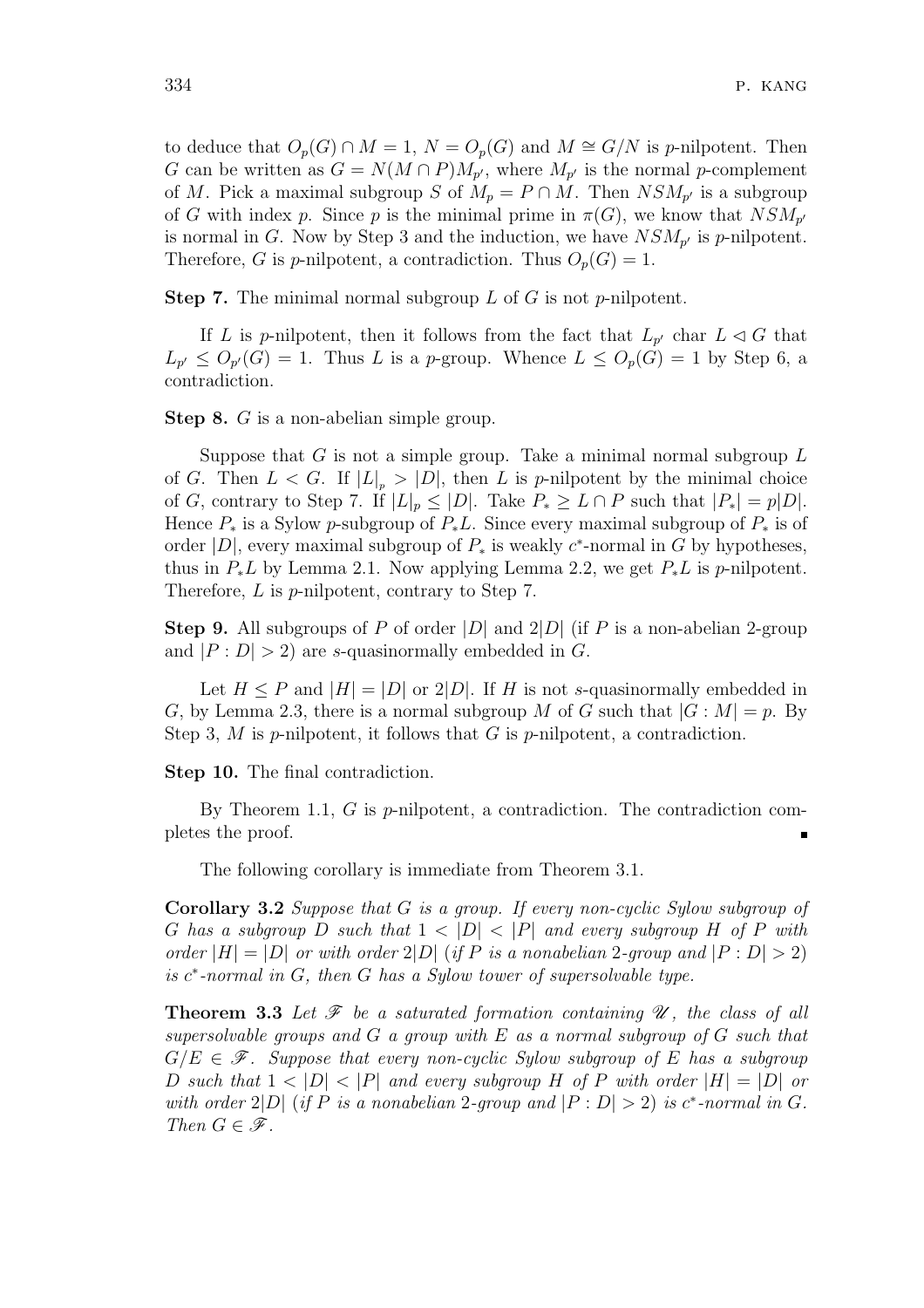**Proof.** Suppose that *P* is a non-cyclic Sylow *p*-subgroup of *E*,  $\forall p \in \pi(E)$ . Since *P* has a subgroup *D* such that  $1 < |D| < |P|$  and every subgroup *H* of *P* with order  $|H| = |D|$  or with order  $2|D|$  (if *P* is a nonabelian 2-group and  $|P : D| > 2$ ) is *c ∗* -normal in *G* by hypotheses, thus in *E* by Lemma 2.1. Applying Corollary 3.2, we conclude that  $E$  has a Sylow tower of supersolvable type. Let  $q$  be the maximal prime divisor of  $|E|$  and  $Q \in Syl_q(E)$ . Then  $Q \triangleleft G$ . Since  $(G/Q, E/Q)$  satisfies the hypotheses of the theorem, by induction,  $G/Q \in \mathscr{F}$ . For any subgroup *H* of *Q* with  $|H| = |D|$ , since  $Q \leq O_q(G)$ , *H* is weakly *s*-permutable in *G* by Lemma 2.5. Since  $F^*(Q) = Q$  by Lemma 2.8, we get  $G \in \mathcal{F}$  by applying Lemma 2.9.

**Theorem 3.4** Let  $\mathcal F$  be a saturated formation containing  $\mathcal U$ , the class of all *supersolvable groups and G a group with E as a normal subgroup of G such that*  $G/E \in \mathscr{F}$ . Suppose that every non-cyclic Sylow subgroup of  $F^*(E)$  has a subgroup D such that  $1 < |D| < |P|$  and every subgroup H of P with order  $|H| = |D|$  or *with order*  $2|D|$  (*if*  $P$  *is a nonabelian*  $2$ -group and  $|P : D| > 2$ ) *is*  $c^*$ -normal in  $G$ *. Then*  $G \in \mathscr{F}$ *.* 

**Proof.** We distinguish two cases:

**Case 1.**  $\mathscr{F} = \mathscr{U}$ .

Let *G* be a minimal counter-example.

**Step 1.** Every proper normal subgroup *N* of *G* containing  $F^*(E)$  (if it exists) is supersolvable.

If *N* is a proper normal subgroup of *G* containing  $F^*(E)$ , then  $N/N \cap E \cong$ *NE*/*E* is supersolvable. By Lemma 2.8 (iii),  $F^*(E) = F^*(F^*(E)) \leq F^*(E \cap N)$  $F^*(E)$ , so  $F^*(E \cap N) = F^*(E)$ . For any Sylow subgroup *P* of  $F^*(E \cap N) = F^*(E)$ , *P* has a subgroup *D* such that  $1 < |D| < |P|$  and every subgroup *H* of *P* with order  $|H| = |D|$  or with order  $2|D|$  (if *P* is a nonabelian 2-group and  $|P : D| > 2$ ) is  $c^*$ -normal in *G* by hypotheses, thus in *N* by Lemma 2.1. So *N* and  $N \cap H$ satisfy the hypotheses of the theorem, the minimal choice of *G* implies that *N* is supersolvable.

**Step 2.**  $E = G$ .

If  $E < G$ , then  $E \in \mathcal{U}$  by Step 1. Hence  $F^*(E) = F(E)$  by Lemma 2.8. It follows that every Sylow subgroup of  $F^*(E)$  is normal in *G*. By Lemma 2.5, every non-cyclic Sylow subgroup of  $F^*(E)$  has a subgroup *D* such that  $1 < |D| < |P|$ and every subgroup *H* of *P* with order  $|H| = |D|$  or with order 2 $|D|$  (if *P* is a nonabelian 2-group and  $|P : D| > 2$  is weakly *s*-permutable in *G*. Applying Lemma 2.9 for the special case  $\mathscr{F} = \mathscr{U}$ ,  $G \in \mathscr{U}$ , a contradiction.

**Step 3.**  $F^*(G) = F(G) < G$ .

If  $F^*(G) = G$ , then  $G \in \mathcal{F}$  by Theorem 3.3, contrary to the choice of *G*. So *F*<sup>\*</sup>(*G*)  $\lt G$ . By Step 1, *F*<sup>\*</sup>(*G*)  $\in \mathcal{U}$  and *F*<sup>\*</sup>(*G*) = *F*(*G*) by Lemma 2.8.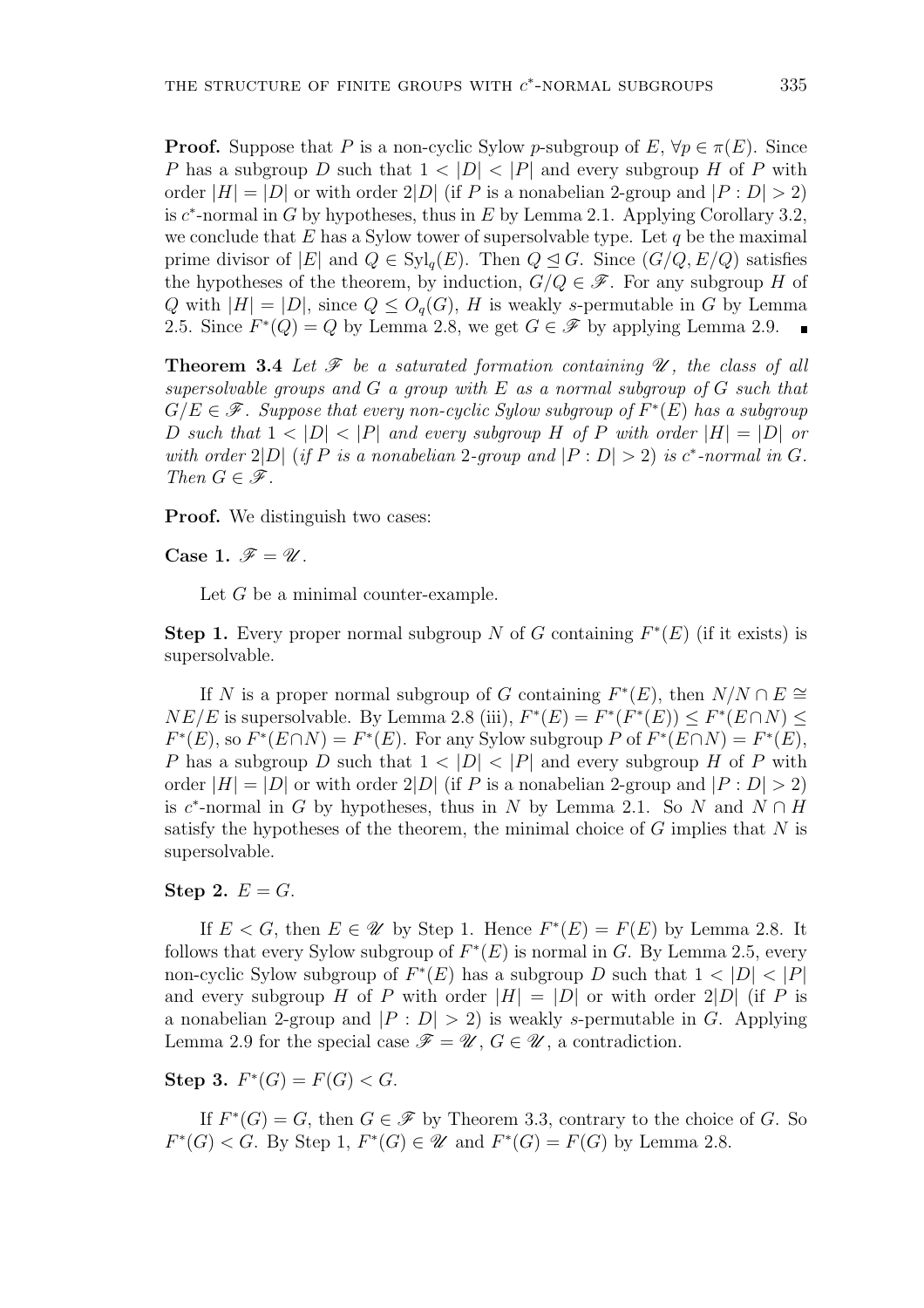### **Step 4.** The final contradiction.

Since  $F^*(G) = F(G)$ , each non-cyclic Sylow subgroup of  $F^*(G)$  has a subgroup *D* such that  $1 < |D| < |P|$  and every subgroup *H* of *P* with order  $|H| = |D|$ or with order 2|*D*| (if *P* is a nonabelian 2-group and  $|P : D| > 2$ ) is weakly *s*-permutable in *G* by Lemma 2.5. Applying Lemma 2.9,  $G \in \mathcal{U}$ , a contradiction.

**Case 2.**  $\mathscr{F} \neq \mathscr{U}$ .

By hypotheses, every non-cyclic Sylow subgroup of *F ∗* (*E*) has a subgroup *D* such that  $1 < |D| < |P|$  and every subgroup *H* of *P* with order  $|H| = |D|$  or with order  $2|D|$  (if *P* is a nonabelian 2-group and  $|P : D| > 2$ ) is *c*<sup>\*</sup>-normal in *G*, thus in *E* Lemma 2.1. Applying Case 1,  $E \in \mathcal{U}$ . Then  $F^*(E) = F(E)$  by Lemma 2.8. It follows that each Sylow subgroup of  $F^*(E)$  is normal in *G*. By Lemma 2.5, each non-cyclic Sylow subgroup of  $F^*(E)$  has a subgroup *D* such that  $1 < |D| < |P|$  and every subgroup *H* of *P* with order  $|H| = |D|$  or with order 2|*D*| (if *P* is a nonabelian 2-group and  $|P : D| > 2$ ) is weakly *s*-permutable in *G*. Applying Lemma 2.9,  $G \in \mathscr{F}$ . These complete the proof of the theorem.

The following corollaries are immediate from Theorem 3.4.

**Corollary 3.5** (17, Theorem 3.1) Let  $\mathcal{F}$  be a saturated formation containing  $\mathcal{U}$ . *Suppose that G is a group with a normal subgroup H such that*  $G/H \in \mathcal{F}$ *. Then*  $G \in \mathscr{F}$  *if and only if every maximal subgroup of any Sylow subgroup of*  $F^*(H)$  *is c-normal in G.*

**Corollary 3.6** (17, Theorem 3.2) Let  $\mathcal{F}$  be a saturated formation containing  $\mathcal{U}$ . *Suppose that G is a group with a normal subgroup H such that*  $G/H \in \mathcal{F}$ *. Then G ∈ F if and only if every cyclic subgroup of any Sylow subgroup of F ∗* (*H*) *of prime order or order* 4 *is c-normal in G.*

**Corollary 3.7** (12, Theorem 1.1) Let  $\mathcal{F}$  be a saturated formation containing  $\mathcal{U}$ . *Suppose that G is a group with a normal subgroup E such that*  $G/E \in \mathcal{F}$ *. Then*  $G \in \mathscr{F}$  *if and only if every maximal subgroup of any Sylow subgroup of*  $F^*(E)$  *is π-quasinormally embedded in G.*

**Corollary 3.8** (12, Theorem 1.2) Let  $\mathcal{F}$  be a saturated formation containing  $\mathcal{U}$ . *Suppose that G is a group with a normal subgroup E such that*  $G/E \in \mathcal{F}$ *. Then G ∈ F if and only if every cyclic subgroup of any Sylow subgroup of F ∗* (*E*) *of prime order or order 4 is π-quasinormally embedded in G.*

**Corollary 3.9** (10, Theorem 3.4) Let  $\mathcal{F}$  be a saturated formation containing  $\mathcal{U}$ . *Suppose that G is a group with a normal subgroup H such that*  $G/H \in \mathcal{F}$ *. Then*  $G \in \mathscr{F}$  *if and only if every maximal subgroup of any Sylow subgroup of*  $F^*(H)$  *is s-quasinormal in G.*

**Corollary 3.10** (11, Theorem 3.3) *Let F be a saturated formation containing U a Suppose that G is a group with a normal subgroup H such that*  $G/H \in \mathcal{F}$ *.*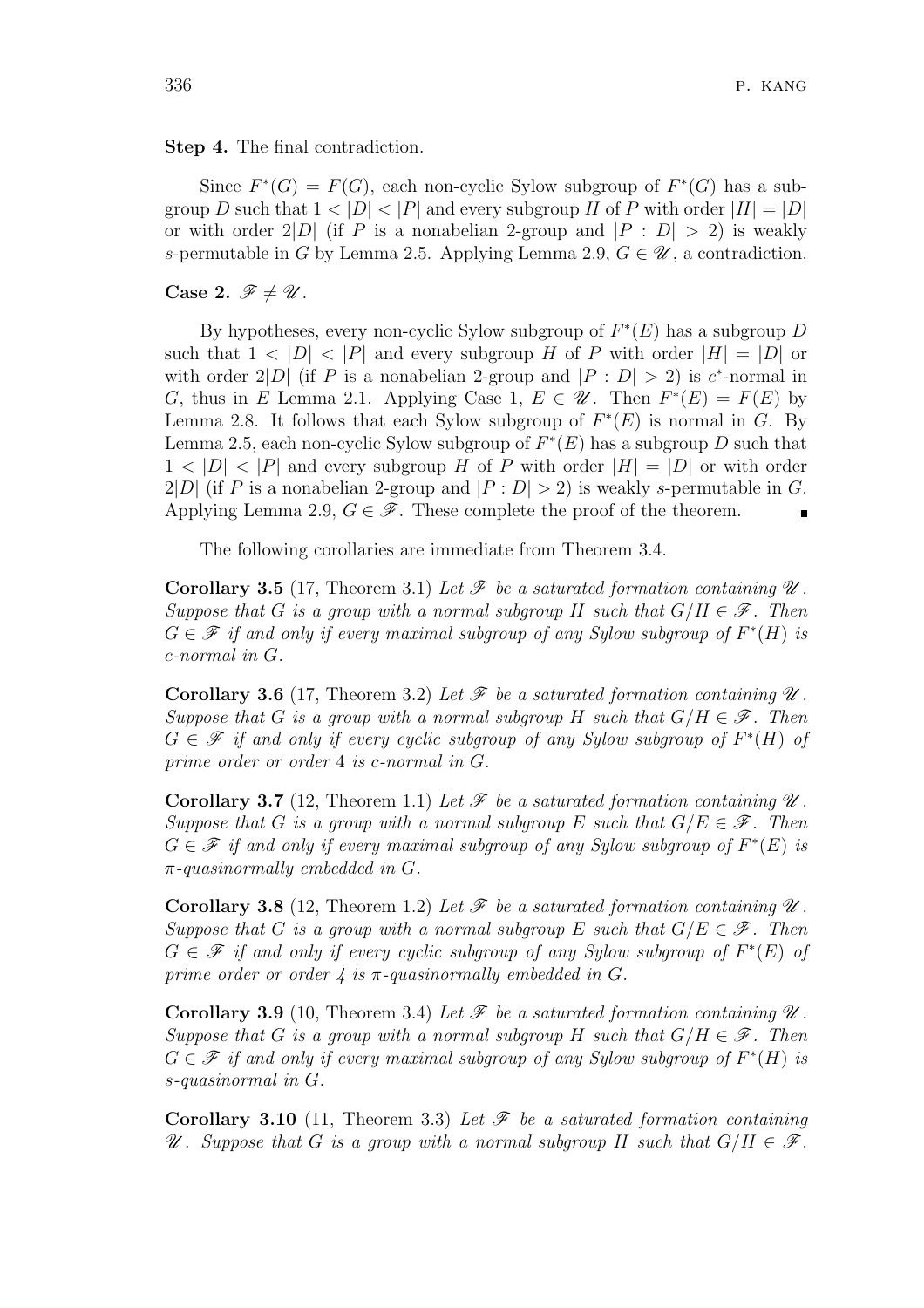*Then*  $G \in \mathcal{F}$  *if and only if every cyclic subgroup of any Sylow subgroup of*  $F^*(H)$ *of prime order or order 4 is s-quasinormal in G.*

**Acknowledgements.** The paper is dedicated to Professor Geoffrey Robinson for his 60th birthday.

## **References**

- [1] Ballester-Bolinches, A., Pedraza-Aquilera, M.C., *Sufficient conditions for supersolvability of finite groups*, J. Pure Appl. Algebra, 127 (1998), 113-118.
- [2] Deskins, W.E., *On quasinormal subgroups of finite groups*, Math. Z., 82 (1963), 125-132.
- [3] Huppert, B., *Endliche Gruppen* I. Springer-Verlag, Berlin-Heidelberg-New York, 1967.
- [4] Huppert, B., Blackburn, N., *Finite Groups* III, Springer-Verlag, Berlin-New York, 1982.
- [5] Jaraden, J.J., Skiba, A.N., *On c-normal subgroups of finite groups*, Comm. Algebra, 35 (2007), 3776-3788.
- [6] Kegel, O.H., *Sylow Gruppen und subnormalteiler endlicher Gruppen*, Math. Z., 78 (1962), 205-221.
- [7] Li, D., Guo, X., *The influence of c-normality of subgroups on structure of finite groups*, Comm. Algebra, 26 (1998), 1913-1922.
- [8] Li, D., Guo, X., *The influence of c-normality of subgroups on structure of finite groups* II, J. Pure Appl. Algebra, 150 (2000), 53-60.
- [9] Li, S., Shen, Z., Liu, J. etc, *The influence of ss-quasinormality of some subgroups on the structure of finite groups*, J. Algebra, 319 (2008), 4275-4287.
- [10] Li, Y., Wei, H., Wang, Y., *The influence of π-quasinormality of some subgroups of a finite group*, Arch. Math., 81 (2003), 245-252.
- [11] Li, Y., Wang, Y., *The influence of minimal subgroups on the structure of a finite group*, Proc. Amer. Math. Soc., 131 (2002), 337-341.
- [12] Li, Y., Wang, Y., *On π-quasinormally embedded subgroups of finite group*, J. Algebra, 281 (2004), 109-123.
- [13] Skiba, A.N., *On weakly s-permutable subgroups of finite groups*, J. Algebra, 315 (2007), 192-209.